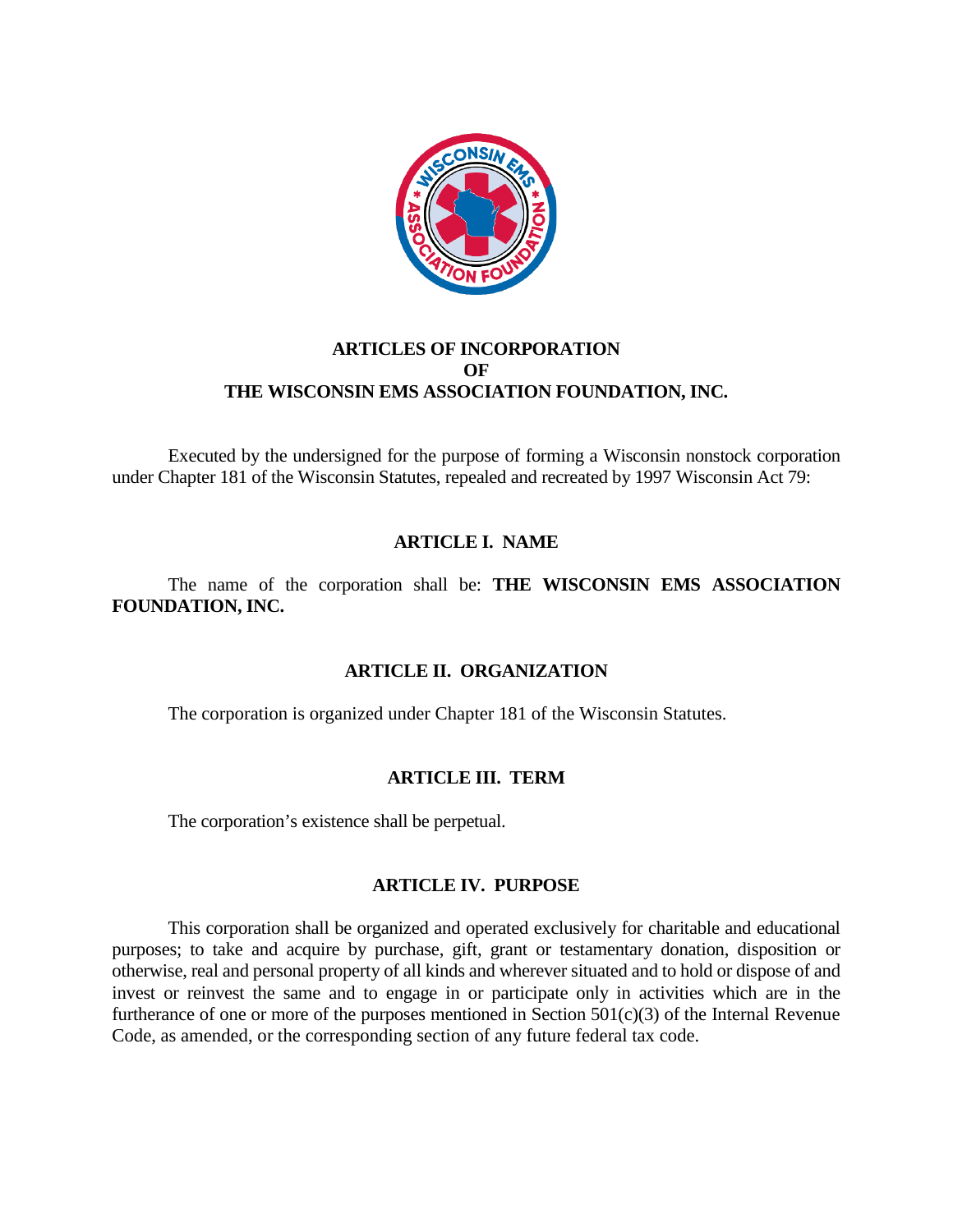### **ARTICLE V. PRINCIPAL OFFICE**

The mailing address of the initial principal office of the corporation is 26422 Oakridge Drive, Wind Lake, Wisconsin 53185.

#### **ARTICLE VI. REGISTERED AGENT**

The name of the initial registered agent is Marc Cohen.

### **ARTICLE VII. REGISTERED OFFICE**

The street address of the initial registered office is 26422 Oakridge Dr, Wind Lake, WI 53185.

### **ARTICLE VIII. AMENDMENTS TO ARTICLES OF INCORPORATION**

These Articles of Incorporation may be amended in the manner authorized by law at the time of the amendment.

### **ARTICLE IX. DIRECTORS**

The number of directors shall be fixed by the corporation's By-Laws but shall not be less than 7. The manner of electing the directors (other than the initial directors) shall be set forth in the corporation's By-Laws. The names and addresses of the initial directors are:

Joe Abruzzo Josh Yamat Tracy Foss Sally O'Brien Jennifer Smith Tony Lash Marc Cohen

#### **ARTICLE X. NO MEMBERS**

The corporation will not have members.

### **ARTICLE XI. PROHIBITED ACTIVITIES AND PAYMENTS**

No part of the net earnings of the corporation shall inure to the benefit of, or be distributable to its officers, directors, trustees, or other private persons, except that the corporation shall be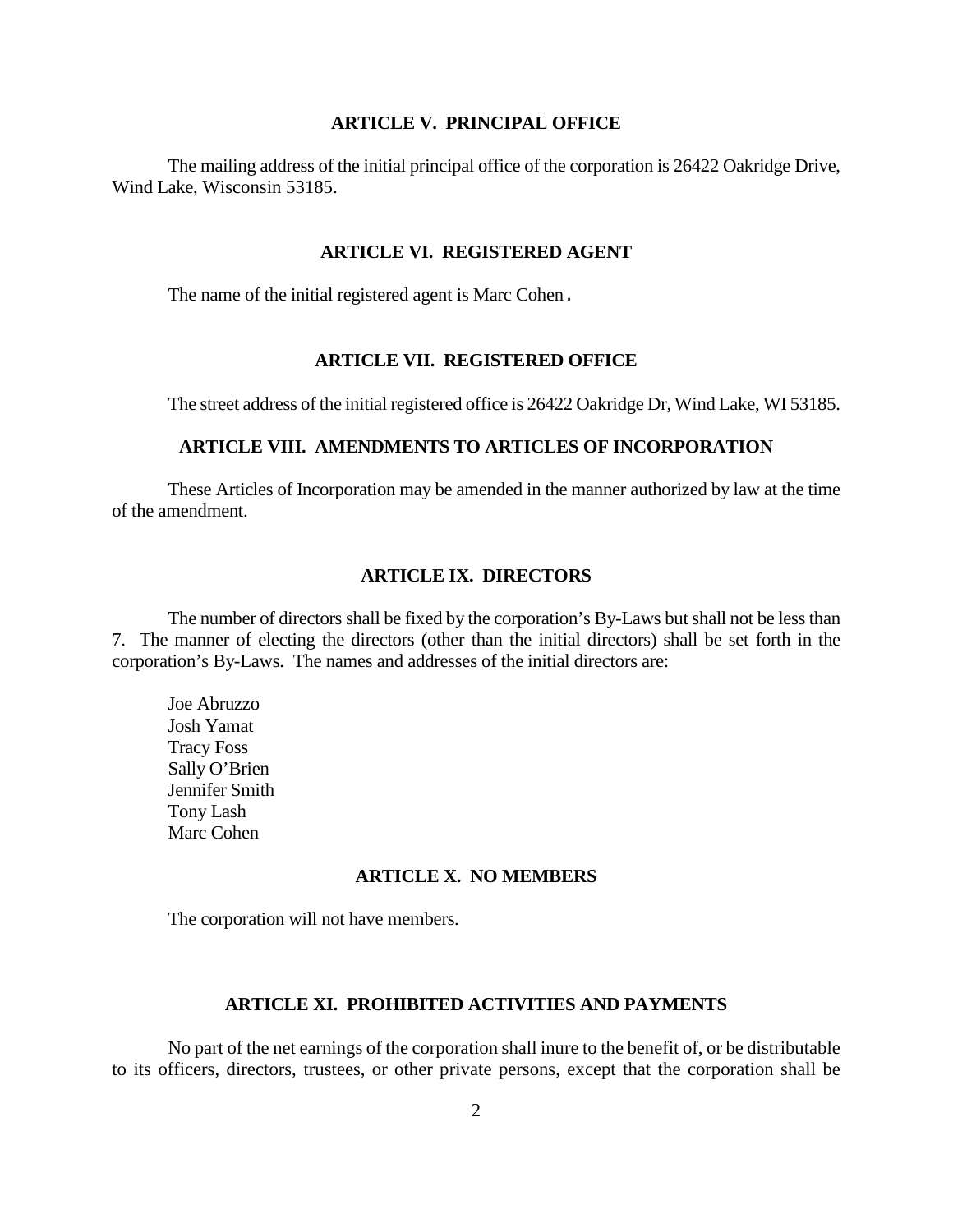authorized and empowered to pay reasonable compensation for services rendered and to make payments and disbursements in furtherance of the purposes set forth in Article IV hereof. No substantial part of the activities of the corporation shall consist in carrying on propaganda, or otherwise attempting to influence legislation and the corporation shall not participate in or intervene in (including the publishing or distribution of statements) any political campaign on behalf of any candidate for public office. Notwithstanding any other provisions of these Articles, the corporation shall not carry on any other activities not permitted to be carried on (a) by a corporation exempt from federal income tax by section  $501(c)(3)$  of the Internal Revenue Code, as amended, or the corresponding section of any future federal tax code, or (b) by a corporation, contributions to which are deductible under section  $170(c)(2)$  of the Internal Revenue Code, as amended, or the corresponding section of any future tax code.

### **ARTICLE XII. DISPOSITION OF ASSETS UPON DISSOLUTION**

Upon the dissolution of the corporation, the board of directors shall, after paying or making provisions for the payment of all of the corporation's liabilities, dispose of all the corporation's assets exclusively for the purposes of the corporation in such manner as the board of directors shall determine, or to such organization or organizations organized and operated exclusively for charitable, educational or religious purposes as shall, at the time, qualify as an exempt organization or organizations under Section  $501(c)(3)$  of the Internal Revenue Code, as amended (or any corresponding provision of any future Internal Revenue law) as the board of directors shall determine. Any such assets not so disposed of shall be disposed of by a court of competent jurisdiction in the county in which the principal office of the corporation is then located, exclusively for such purpose or to such organization or organizations as said court shall determine, which are organized and operated for such purpose.

#### **ARTICLE XIII. COMPLIANCE WITH THE INTERNAL REVENUE CODE**

**Section 1.** The corporation will distribute its income for each tax year at a time and in a manner as not to become subject to the tax on undistributed income imposed by section 4942 of the Internal Revenue Code, or the corresponding section of any future federal tax code.

**Section 2.** The corporation will not engage in any act of self-dealing as defined in section 4941(d) of the Internal Revenue Code, or the corresponding section of any future federal tax code.

**Section 3.** The corporation will not retain any excess business holdings as defined in section 4943(c) of the Internal Revenue Code, or the corresponding section of any future federal tax code.

**Section 4.** The corporation will not make any investments in a manner as to subject it to tax under section 4944 of the Internal Revenue Code, or the corresponding section of any future federal tax code.

**Section 5.** The corporation will not make any taxable expenditures as defined in section 4945 of the Internal Revenue Code, or the corresponding section of any future federal tax code.